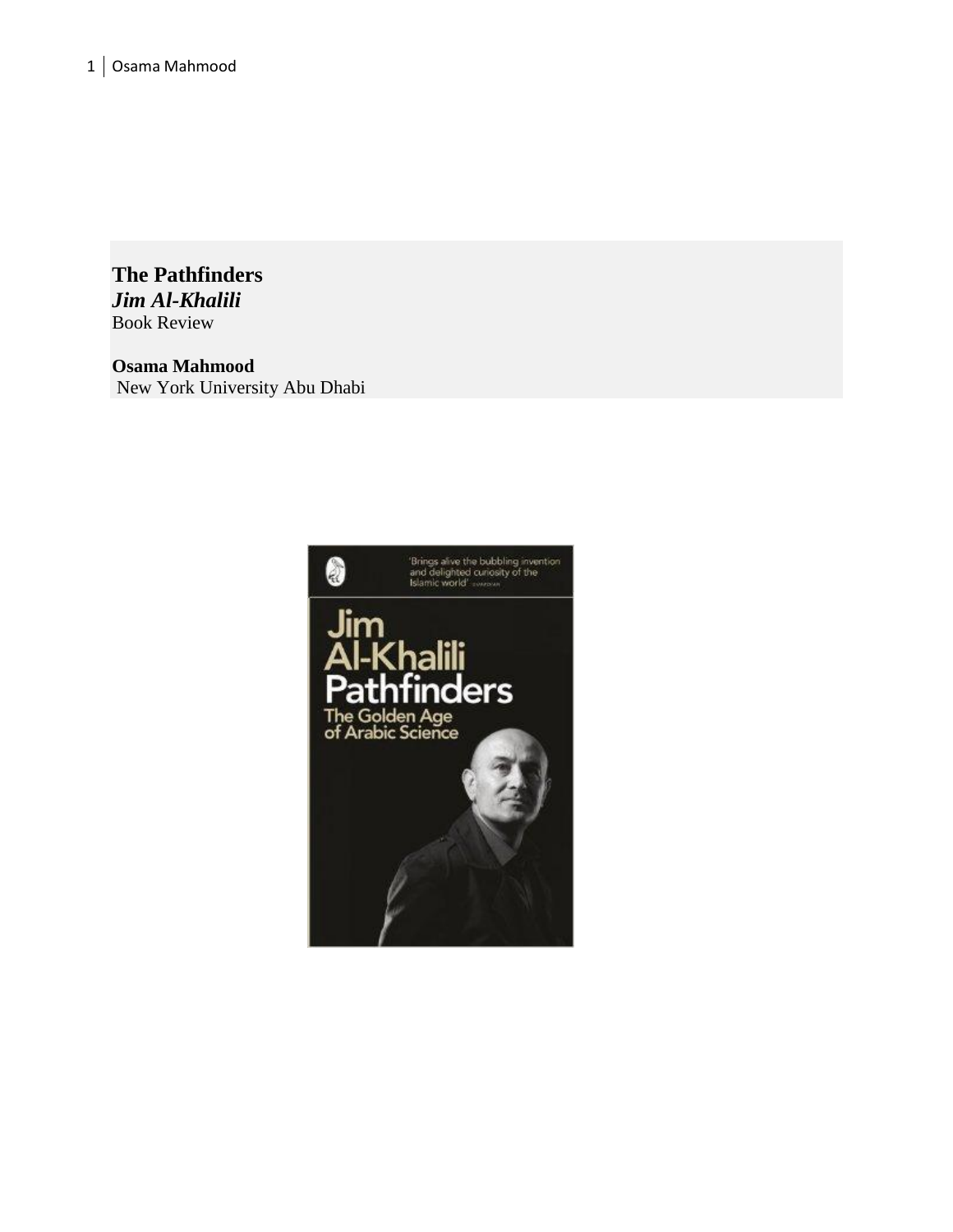The Greek Science reached its pinnacle with the theories and of knowledge from the welt philosophers like Plato, Pythagoras and Socrates. After this the Europe skidded into what is now remembered as the "Dark Ages" as for nine centuries there was no great theologian or scientist produced by the European civilization. The Renaissance period began in the middle of the second millennium and great names like those of Galileo, Newton and Einstein surfaced. Subsequently, the Western narratives of scientific history jump directly from the Greek to the Renaissance times, skipping seven to nine centuries of the "Golden Period of the Arable Science" when advances In science were made at par with the two flanking periods of scientific Inquiry. In his book "Pathfinders", Jim Al-Khalili, a self-declared Iraqi-British atheist, unprecedentedly presents and assembles the leaps and discoveries made by the Arabic scientists of the forementioned period. Personally, I agree with many of the points Al-Khalili raised in his book and that is what motivated me write a review of the book so that a wider audience interested in Arab Science history would become aware of this work. One of the most important point Al-Khalili raises in his book is the negation of the binary between 'Arabic' and 'Islamic'. He specially adds a chapter "A Note on the term Arabic Science" to explain that, opposed to the standard practice, the credit of the scientific discoveries goes to the civilization of the scientist rather than his/her religion. Therefore, the correct term to describe the scientific progress during the  $8-15<sup>th</sup>$  century period is "Arabic Science". The book, "Pathfinders" is included in the syllabus of the Core course "What is a Number?" conducted at the New York University Abu Dhabi.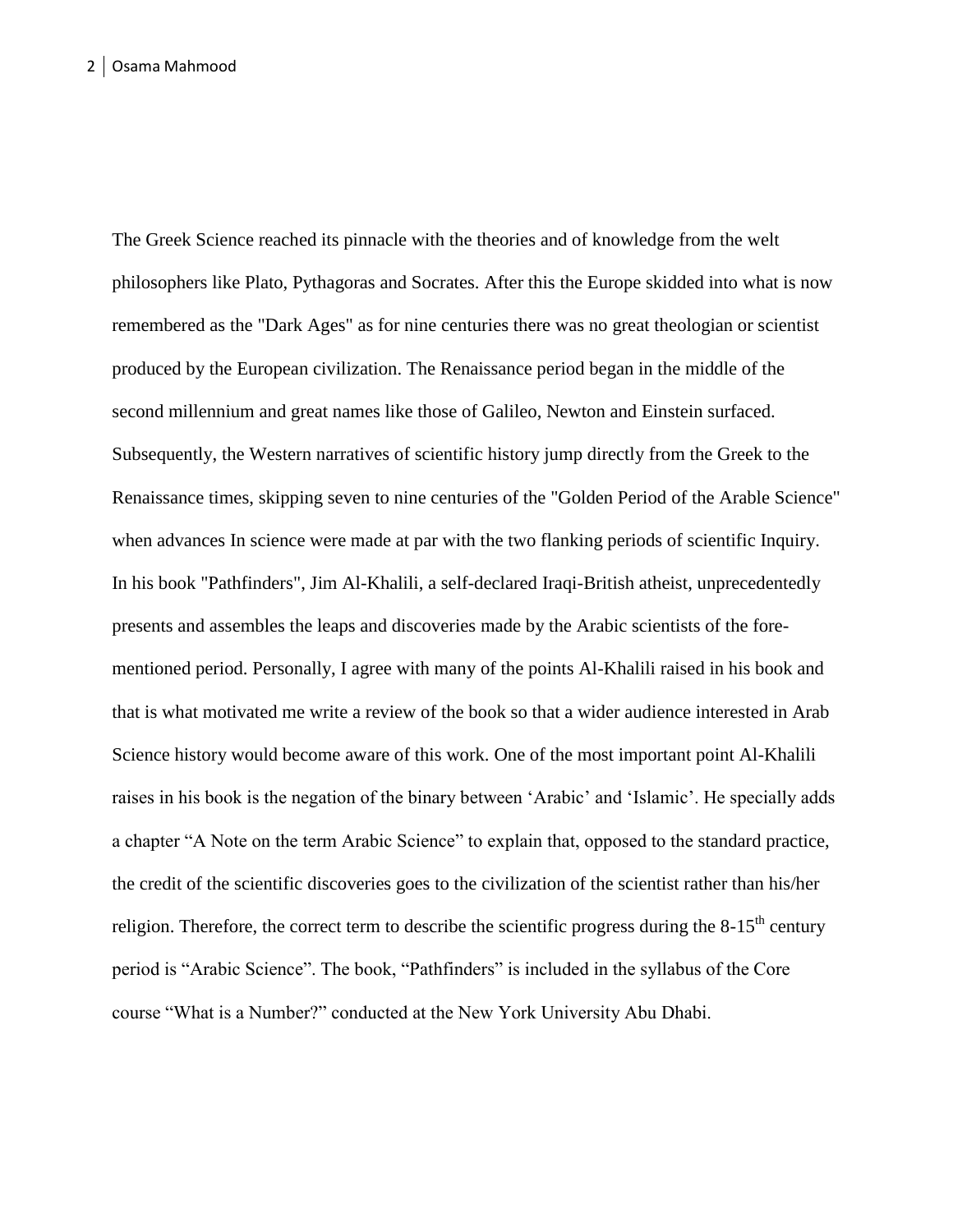The following is a short description of different chapters in the book.

# **Chapter 1-3**

In the very first chapter of the book Al-Khalili talks about Al-Mamun's dream in which he meets Aristotle and finds the inspiration to invest in learning and education. In the following chapters Al-Khalili narrates the story behind the rise of the Islamic empire to power during  $8\text{-}9^\text{th}$  century. In the third chapter he writes about the translation movement which lasted several centuries and shifted almost all the scientific knowledge from Greek to Arabic, making the latter the language of science.

# **Chapter 4-6**

In these chapters Al-Khalili writes mainly about early scholars and the establishment of the House of Wisdom by Al-Mamun. About an early chemist Jabir ibn-Hayyan he writes that, "Many (of his) books are just one-page manuscripts, and there are gaps in the numbering of the catalogue. Of course, even a conservative estimate of five hundred books is the still a huge legacy for one man" (Al-Khalili 61).

### **Chapters 7-8**

These chapters were mainly devoted towards mathematics and the greatest mathematician of the Arab world, Al-Khwarizmi. He passes comments about many controversies in the mathematical world such as the discovery of zero and deeply elaborates the contribution made by Al-Khwarizmi to algebra. He also writes about the achievements by Omar Khayyam, a not very widely known but equally competent mathematician.

# **Chapters 9-12**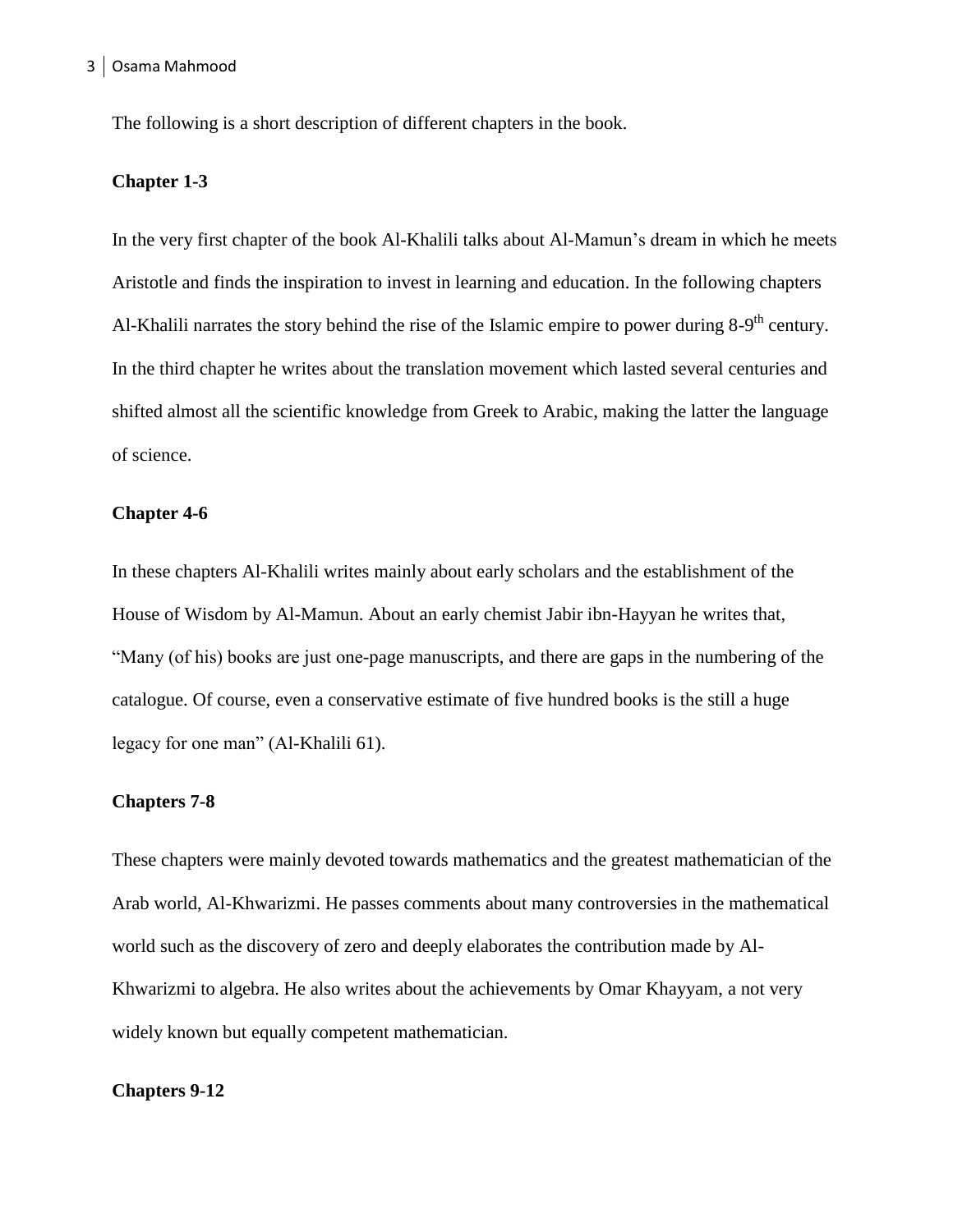These four chapters have been individually devoted to four great Arabic scientists: Yaqub ibn Ishaq al-Kindi (The Philisopher), Muhammad ibn Zakariyā Rāzī (The Medic), Abū ʿAlī al-Ḥasan ibn al-Ḥasan ibn al-Haytham (The Physicist), Abū al-Rayhān Muhammad ibn Ahmad al-Bīrūnī and Abū ʿAlī al-Ḥusayn ibn ʿAbd Allāh ibn Al-Hasan ibn Ali ibn Sīnā (The Prince and the Pauper).

#### **Chapters 13-16**

These chapters mainly comment about the decline of the Arabic science and the transition to the European Renaissance. Al-Khalili quotes Abdus Salam at the start of the chapter 'Decline and Renaissance' stating that, "The history of science, like the history of all civilization, has gone through cycles". Al-Khalili closes the books by remarking that, "A scientific renaissance will not happen overnight and requires not only the political will but also an understanding of the meaning of both academic freedom and scientific method itself. But if the Islamic world managed it before, it can do so again" (Al-Khalili 251).

#### **Overall Review**

This seven-century streak of Arabic scientific research extending from the 8th to the 15th century AD began with a massive translation movement, which lasted two centuries and translated nearly all the previously acquired knowledge of the Greek philosophers into the Arabic language. Michael Hamilton Morgan in his book about the Muslim scientists, 'Lost History' writes that the caliph AI-Mamun once called his vizier expressed his desire to establish a great center of translation and learning in Baghdad. He told his vizier that, "I want to build a great center of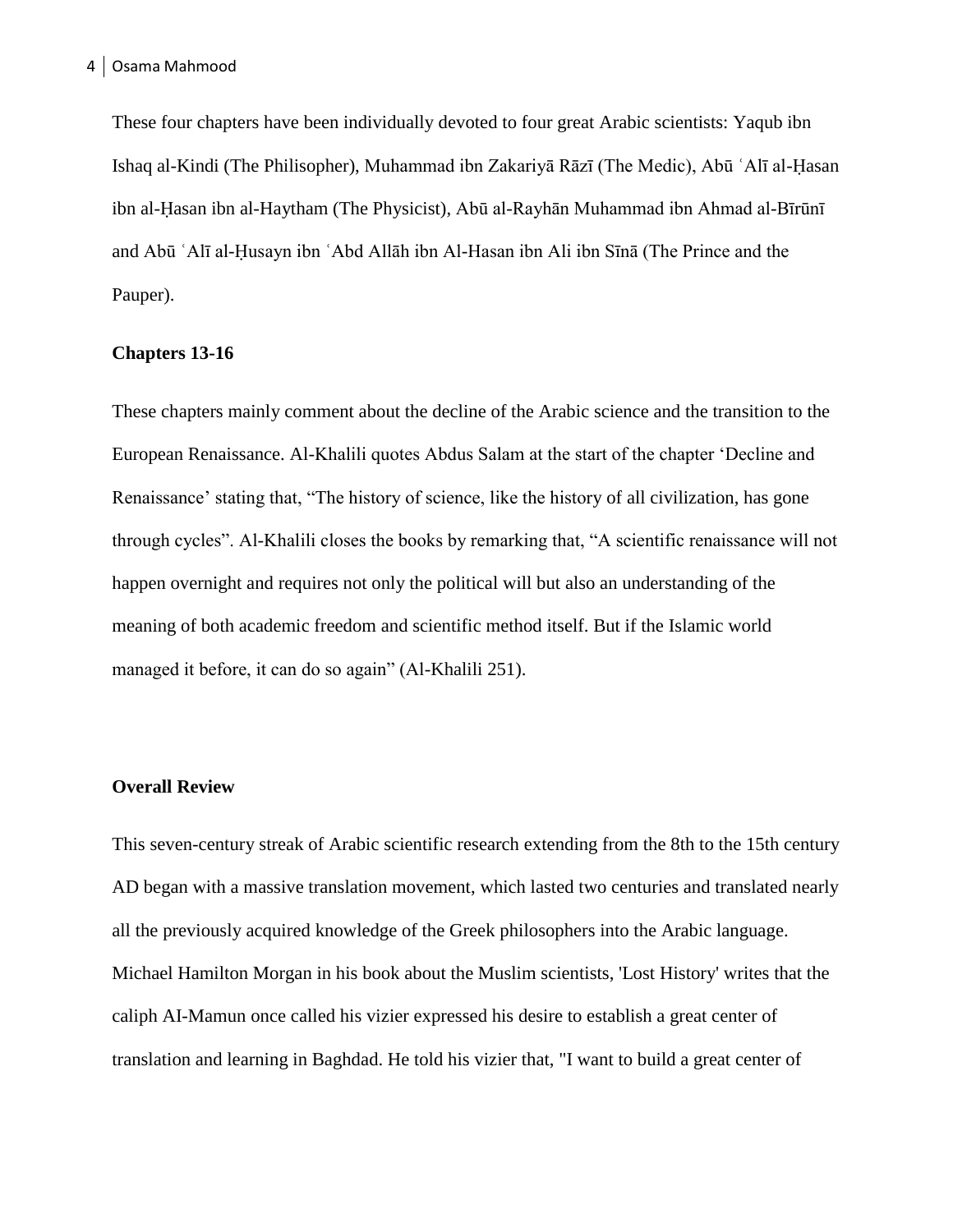5 Osama Mahmood

learning here in Baghdad to support free inquiry, philosophy science, astronomy and mathematics.

Send out emissaries to find for me all the greatest books held by the Byzantines and Persians... And bring me the best translators, to translate into Arabic all that has come before. I will call it the House of Wisdom" (Morgan 56). Thus, began the enlightening two centuries of the translation movement, ending at around the mid of the tenth century. This took over more than just a state affair and soon many of the masses got engaged in it, making translation a unique field in itself. Jim writes about it that, "Once it got going, it became a wider part of the quest for knowledge.

By the mid-ninth century it had evolved into a new tradition of scientific and philosophical scholarship that further fuelled the demand for more translations, both in quantity and quality (AI-Khalili 136). The reason why the translation movement slowly came to an end in the midtenth century was that by the time nearly all the Greek and prior knowledge had been translated into and improved upon in the Arabic language. From this point onwards the Arabic scientists independently took the progress of science ahead.

Talking about the House of Wisdom, it was the direct result of Al-Mamun's desire to make a great learning hub out of Baghdad. The caliph even used to demand books as a ransom amount for the war captives (Morgan 56). Established In the mid-eighth century, the House of Wisdom soon became the world's most important learning center and remained so till the next couple of centuries, only to be rivaled by the great knowledge centers of the medieval time such as Damascus, Cordoba, and Cairo.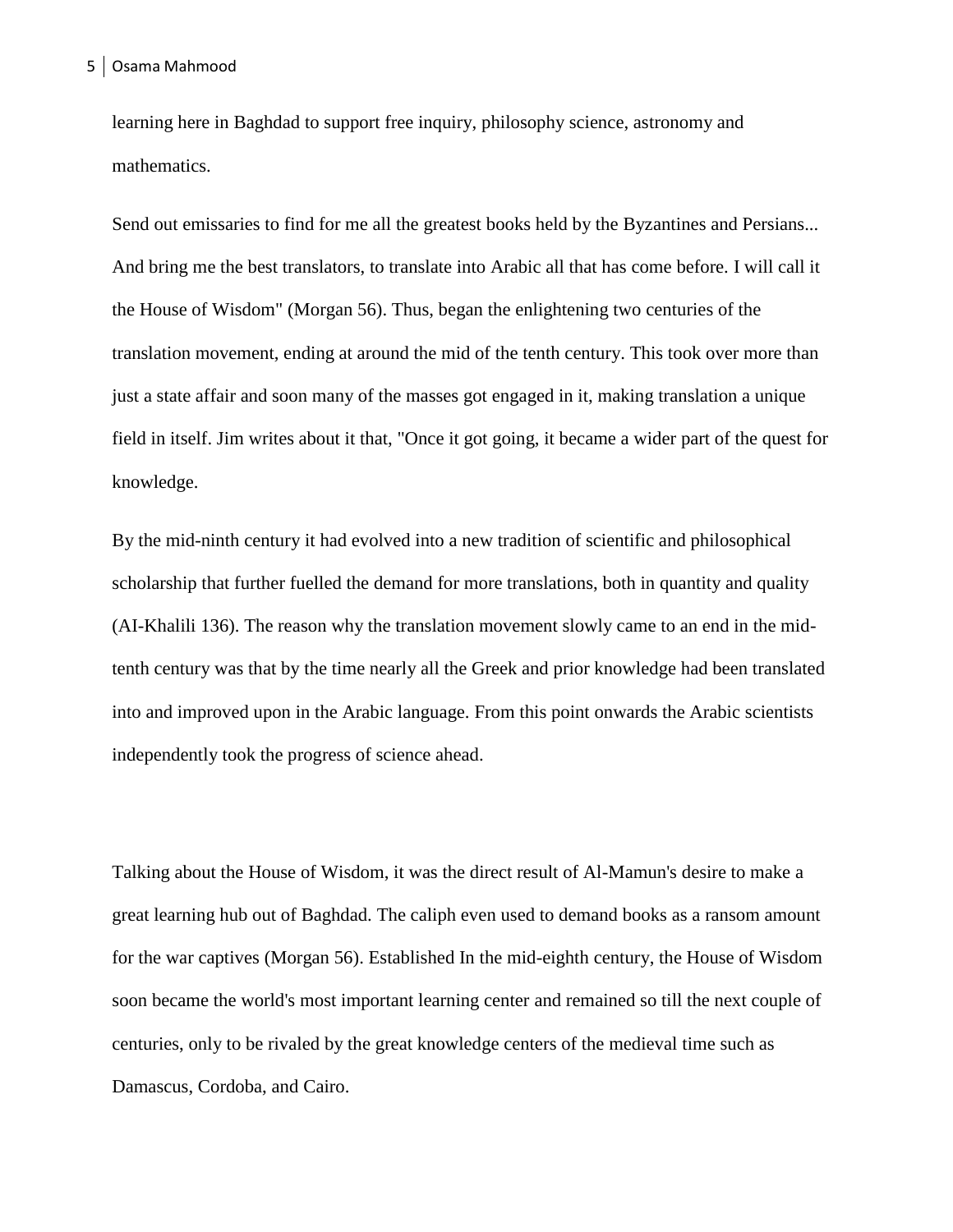One of the earliest great Arab scientist was a chemist, Jabir lbn Hayyan (721- 815), He laid foundations for many chemical processes such as distillation and sublimation and is also credited with the introduction of the Arabic word 'AI-Kali' from which we derive the modern day chemical term. Historical facts narrate more than 3000 works in chemistry during the 8th century have been credited to this scientist, a fact with which many modern-day science historians do not agree with and thus it still remains a cause of science history controversy, better called as the 'Jabir Problem'(AI-Khalili 58). Many French historians credit the man with fewer than a thousand works and provide their evidence that many of the works attributed to Jabir were actually accomplished after his death. Al-Khalili remarks about him that, "Of course even a conservative estimate of five hundred books is still a huge legacy for one man'(Al-Khalili 61). One of his most Important books was Kitab al-Rahma al-Kabir (The Great Book of Mercy) ·

Coming towards Mathematics Al-Khalili devotes a few pages to resolve one of the greatest problems/mysteries in the history of the subject: Who invented the Zero? He states that the Initial concept of the zero was neither from the Hindus or the Arabs as normally claimed or argued. He states that, "It would be correct in an answer to the question 'who first invented the symbol for zero?' to say: the Babylonians"(AI-Khalili 105). However, He attests to the fact that it were the Hindus who first came up with the idea and the application of the zero, in the following page of the book. In the later part of the chapter 'Numbers' he compares the contributions made by the Hindus and the Arabs to the modem numbering system. After enlisting several Hindu mathematicians, including the Brahamagupta, and Arabic counterparts like Al'Samawal, Al-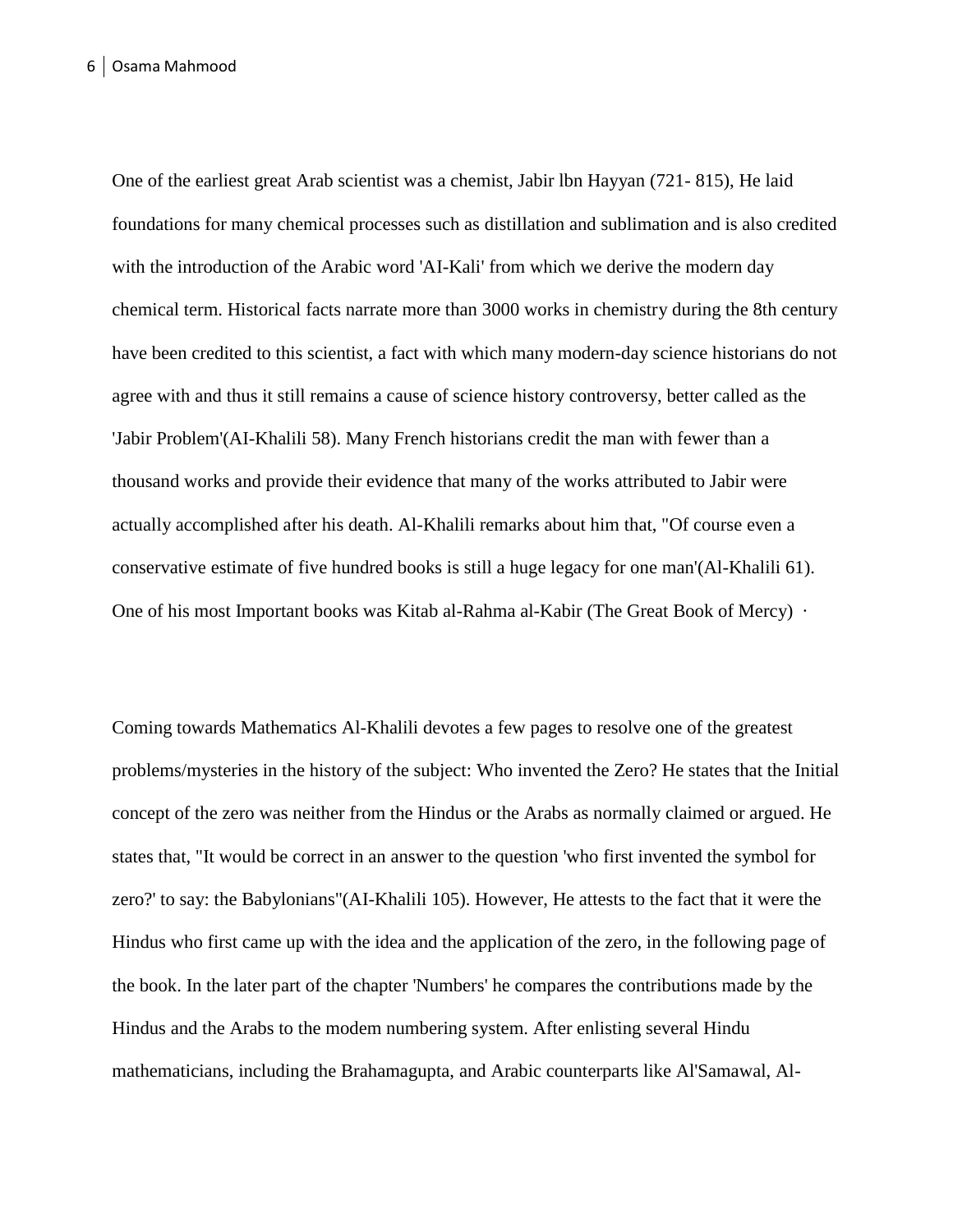Khalili concludes by stating that it were the Hindus who first brought the base-ten numeral system and the concept of zero and that the Arabic improvements over the Hindu system were the use of fractions and decimals. Hence the present system is properly referred as the Hindu-Arabic system.

Proceeding from this, Al-Khalili starts to discuss the achievements of one of the greatest mathematicians of all times, Al-Khawarizmi. Al-Khawarizml's greatest work can be referred to as his book on mathematics, al-kitan al-mukhtasar first hisab al-jabrwal-muqabala (The Compendium on Calculation by Restoration and Balancing). After enlisting several of the achievements of this mathematics AI-Khalili quickly states him at his right position in the history of the subject by debarring him from the title of being the Father of Algebra, as it is claimed by many historians of science he writes that, "We should be careful not to credit Al-Khawarizmi with inventing a discipline just because the name we use for it today originated from the title of his book" (Al-Khalili 112), However, Al-Khalili does agree that Khawarizmi added so significantly to the subject that he made it possible for it to exist as a separate discipline. For Instance, it was him who pioneered the system for solving the cubic equations, though that use of negative coefficients was introduced later on (Al-Khalili 122).

Onward from this follows the period of one of the greatest physicists of the medieval time, lbn AI-Haytham. The greatest of his work has been he book Kitab al-manazir of the Book on Optics, which came in 7 volumes, and according to Al-Khalili It ranks side-by-side Newton's Principia Mathematica In the scope and magnitude of scientific inquiry. This book essentially covers the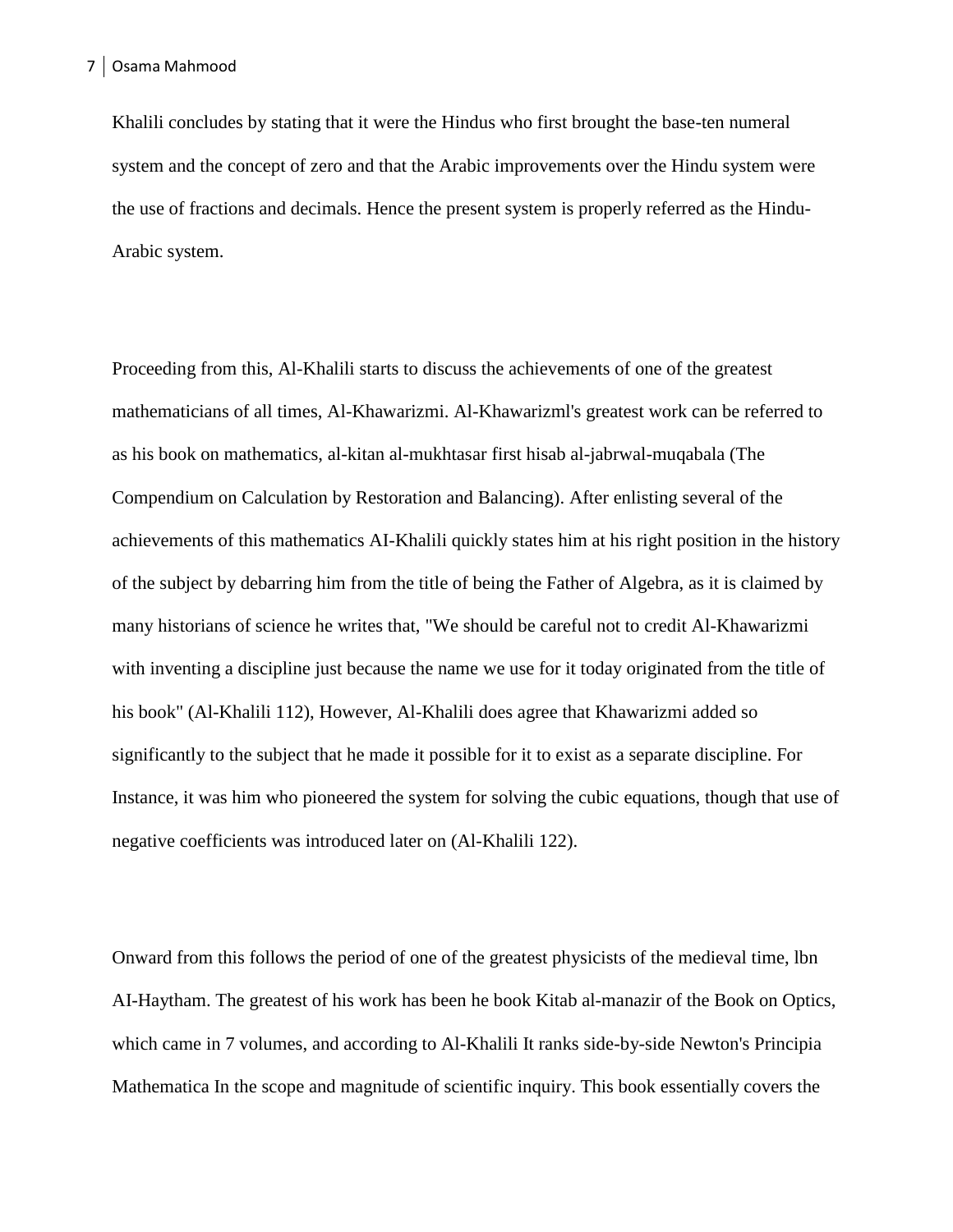physics behind vision and discovers several properties of light and its nature. Other achievements by Haytham include his debunking of the abortive Greek theory that the human eye emits rays that enable vision. a problem, which great minds like Plato, Galen and Hunayn lbn Ishaq failed to solve He also credited with providing the solution for the ancient Greek Moon illusion (Al-Khalili 161). Al-Khalili personally praises the achievements by this physicist by stating that, "A man alter my own heart: a physicist; in fact, the greatest physicists since Archimedes and the like of whom would not be seen until Isaac Newton seven hundred years later. And acknowledging someone as being the greatest physicist in the span of nearly two thousand years is not done lightly" (Al-Khalili 153).

One point worth noting about the book by Al-Khalili is that the author has remained unbiased throughout his account of the Greek, Arab, Hindu and then finally the Renaissance scientists. This characteristic has been noted and praised by other famous reviews of the book. For Instance, the Times higher Education (UK) notes that, "Al-Khalili has made a conscious effort not to be unduly biased towards the scholars of Islam and there by downplay the activities of the earlier societies, such as Greece (he mostly succeeds)". Here It is worth noting that in his book Al-Khalili has stated Pythagoras to be the 'first great mathematician in history though he recognizes that the bases for Ms advancement were more religious and scientific science, For example, in his book 'History of Mathematics', David Burton employs thirteen chapters to account for the development of the subject, out of which the Arab mathematicians like Al-Khawarizmi and AI-Kindi do not find even one complete sub-section in one of the thirteen chapters. This might explain why it was essential for Jim Al-Khalili to take up the task of recounting the achievements by the Arab and Persian scientists.